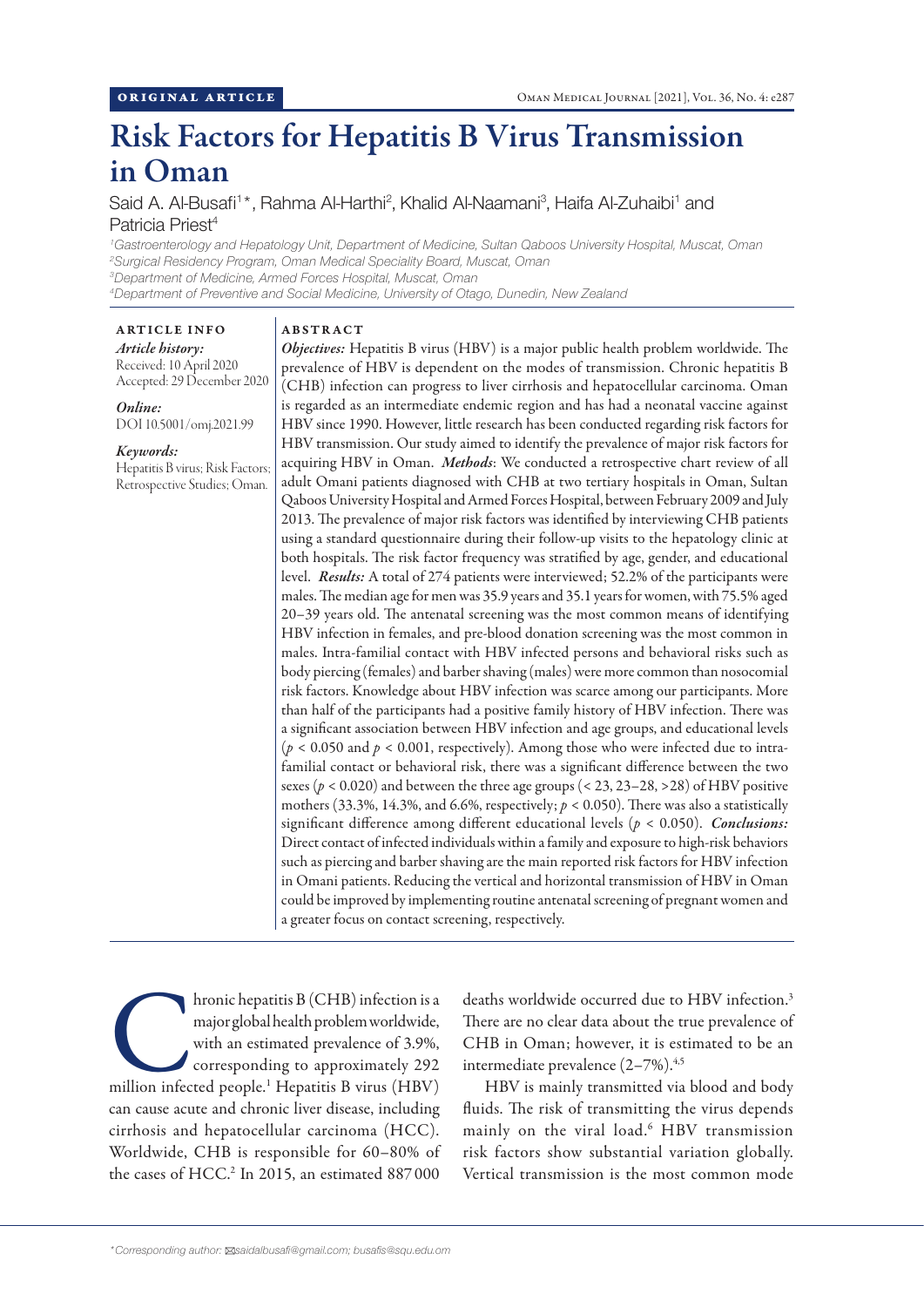of transmission in high endemicity regions like South Asia, which is responsible for most cases of CHB. Intermediate endemicity of hepatitis B in areas such as the Middle East is attributed to early horizontal transmission of the virus in preschool-age children.7 Other common modes of transmission (late horizontal transmission) include unsafe medical settings, sexual contact (heterosexual or homosexual), and intravenous drug use (IDU).<sup>8</sup> Less common risk factors contributing to the transmission of HBV include shaving in barbershop, tattooing, piercing, and acupuncture. The significance of these practices in spreading the disease has been minimally investigated. Different studies from the Middle East showed that shaving in barbershops could be a risk for HBV transmission.<sup>9-12</sup> In a cross-sectional study in Iran, tattooing was found to be an independent risk factor for being chronically infected with HBV.13 A recent study from Oman reported a positive family history of HBV, traditional cautery (*wasm*), body piercing, surgery, and blood transfusion in 70%, 65%, 40%, 18.2%, and 4.5% of patients, respectively.5

Certain risk factors for HBV transmission are identified, including hepatitis B surface antigen (HBsAg) and e-antigen (HBeAg) positivity, and high maternal HBV viral load.

Research to determine the major risk factors for transmitting HBV in Oman has been lacking. Therefore, this study was conducted to determine the prevalence of major risk factors for acquiring HBV among Omani patients positive for HBsAg. As there has not been a control group in this study, it is not possible to assess the causative role of risk factors for HBV acquisition in Oman. However, the results of this study will provide a further understanding of the epidemiology of HBV in Oman, and will aid in identifying people who are at higher risk of acquiring this infection.

# METHODS

All patients were recruited from adult hepatology clinics at Sultan Qaboos University Hospital and Armed Forces Hospital, Oman, from February 2009 to July 2013. Ethical approval was taken from the ethics committees in both hospitals. A trained interviewer interviewed the patients either through a face-to-face interview during their clinic visits or through a telephone interview. The study was explained to the patients, and consent was obtained before starting the interview. All Omani patients with positive HBsAg aged  $\geq$  13 years were included. Non-Omani patients and patients with incomplete questionnaires were excluded from the study.

Data was collected using a two -page questionnaire recording patients' demographic characteristics such as age, sex, marital status, educational level, and occupation. Participants were also questioned about their immunization history and their frequency of exposure to identified and potential risk factors for HBV transmission before their date of diagnosis. Those risk factors included a history of hospitalization, major surgeries, organ transplantation, blood transfusion, endoscopy, hemodialysis, chemotherapy, dental visits, and contact with infected people.

The questionnaire was derived from known and suggested risk factors in international literature. Each interview took five to 15 minutes, and patients were given a chance to ask any questions before and after finishing the questionnaire.

Participants were grouped into three different age groups depending on the year of introduction of the HBV immunization program in Oman. The three age groups were: 13–22 for patients born after the introduction of HBV vaccine to Expanded Program on Immunization in August 1990; 23–28 for patients born before August 1990 but who presumably had completed the catch-up school vaccine campaigns in 2004–2005; and  $\geq$  29 for patients born before the introduction of HBV vaccination.

Risk factors for the transmission of HBV were grouped as nosocomial, family exposure, or highrisk behaviors. Nosocomial risk factors included a history of hospitalization, major surgery, organ transplantation, endoscopy, blood transfusion dialysis, and dental treatment. Family-related risk factors included family history of HBV, individuals currently living with HBV (later classified as sexual or non-sexual contact), mothers' history of HBV, and family history of liver disease. High-risk behaviors included piercings, regular shaving with a barber, *wasm* (a traditional method of healing using cauterization), traditional phlebotomy, acupuncture, circumcision, and multiple sexual partners.

Participants were asked where piercing or circumcision was done, which was then classified as clinical and non-clinical settings.

The sample size required was determined by the number of patients interviewed during the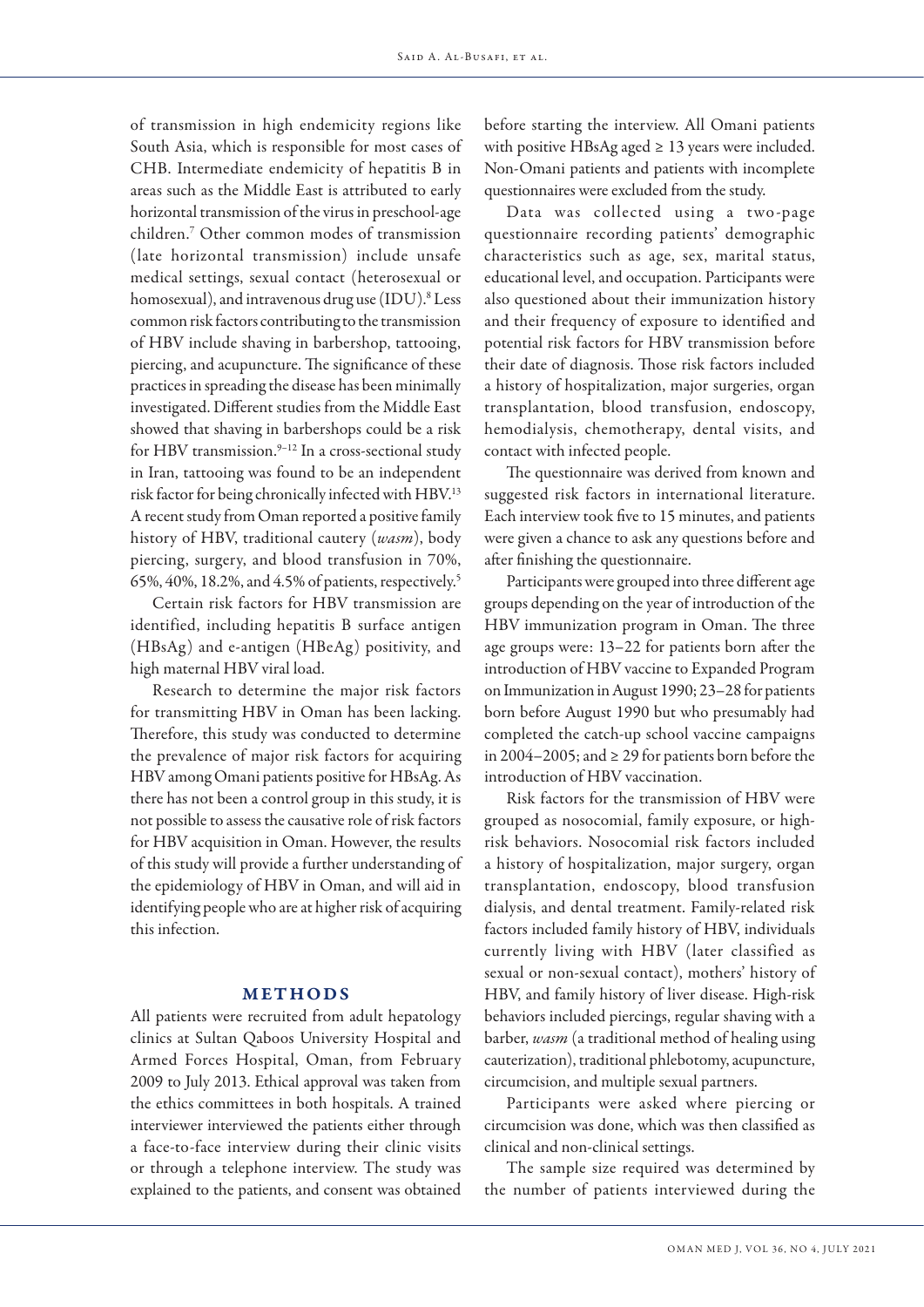data collection period. This was expected to be 300 patients. In a previous study of CHB carriers in Iran that looked at 560 patients, they found that endoscopy, major surgery, and tattooing were independent risk factors for CHB with percentages of 54.8%, 44.5%, and 8.5%, respectively.13 If the situation was assumed to be similar in Oman, a sample size of 300 participants would enable us to estimate the proportion tattooed with 95% confidence intervals (CIs) of approximately  $\pm$ 5%, and the proportion with endoscopy or surgery with a 95% CI of approximately  $\pm 6$ %.

Epi info version 7 was used to calculate the frequency of HBV transmission risk factors in the total studied population. The risk factor frequency was stratified by age groups  $($  < 13, 13–23, > 28), sex (male and female), and educational level (presecondary, secondary, and post-secondary). A chisquare test was performed to examine the association between risk factor frequency and sex, age, or educational level and reported when significant. A *p*-value of < 0.050 was considered significant.

#### RESULTS

Out of 365 HBV-positive patients eligible to participate in this study, 274 were included in the final analysis. A total of 91 patients were excluded due to inability to contact and incomplete questionnaire. The demographic features are summarized in Table 1. The number of male patients was 143, representing 52.2% of the entire cohort. The majority of the participants came from the Al Batinah (32.1%), A'Dakhiliyah (25.9%), Muscat (19.0%), and A'Sharqiyah (16.4%) governorates. Most participants (77.7%) had a secondary school and above level of education. A minority of participants (3.3%) worked in high-risk jobs, including three nurses, two police officers, one doctor, one medical student, one medical assistant, and one medical orderly. The median age for men was 35.9 years and 35.1 years for women, with 75.5% aged 20–39 [Figure 1].

Blood donation was the most common means by which HBV was diagnosed in males (45.0%), while antenatal screening was the most common in females (46.0%) [Figure 2]. Blood test for other reasons (e.g., after birth, before or after surgery, multi-transfusion screen, health check-up) was the second most common source of diagnosis in males

|                             | <b>Table 1:</b> Demographic characteristics of the |
|-----------------------------|----------------------------------------------------|
| participants ( $n = 274$ ). |                                                    |

| <b>Variables</b>           | $\mathbf n$   | $\frac{0}{0}$ |
|----------------------------|---------------|---------------|
| Age, median (range), years | $35.5(19-86)$ |               |
| Gender                     |               |               |
| Male                       | 143           | 52.2          |
| Female                     | 131           | 47.8          |
| <b>Marital</b> status      |               |               |
| Married                    | 244           | 89.1          |
| Not married                | 30            | 10.9          |
| Governorates               |               |               |
| Al Barinah                 | 88            | 32.1          |
| <b>A'Dakhiliyah</b>        | 71            | 25.9          |
| Muscat                     | 52            | 19.0          |
| A'Sharqiyah                | 45            | 16.4          |
| Others                     | 18            | 6.6           |
| <b>Education Level</b>     |               |               |
| Secondary school and above | 213           | 77.7          |
| Occupation                 |               |               |
| Non-high-risk occupations  | 264           | 96.4          |
| High-risk occupations      | 9             | 3.3           |

and females, 35.0% and 29.0%, respectively. The least common means of diagnosis in both sexes was family screening.

Figure 3 summarizes the prevalence of HBV transmission risk factors grouped as behavioral risk factors, perinatal and household contact, or nosocomial risk factors. High-risk behaviors were very common in this study population with similar distribution in the two age groups. Almost twothirds of the participants had a history of perinatal and household contact (family-related) transmission





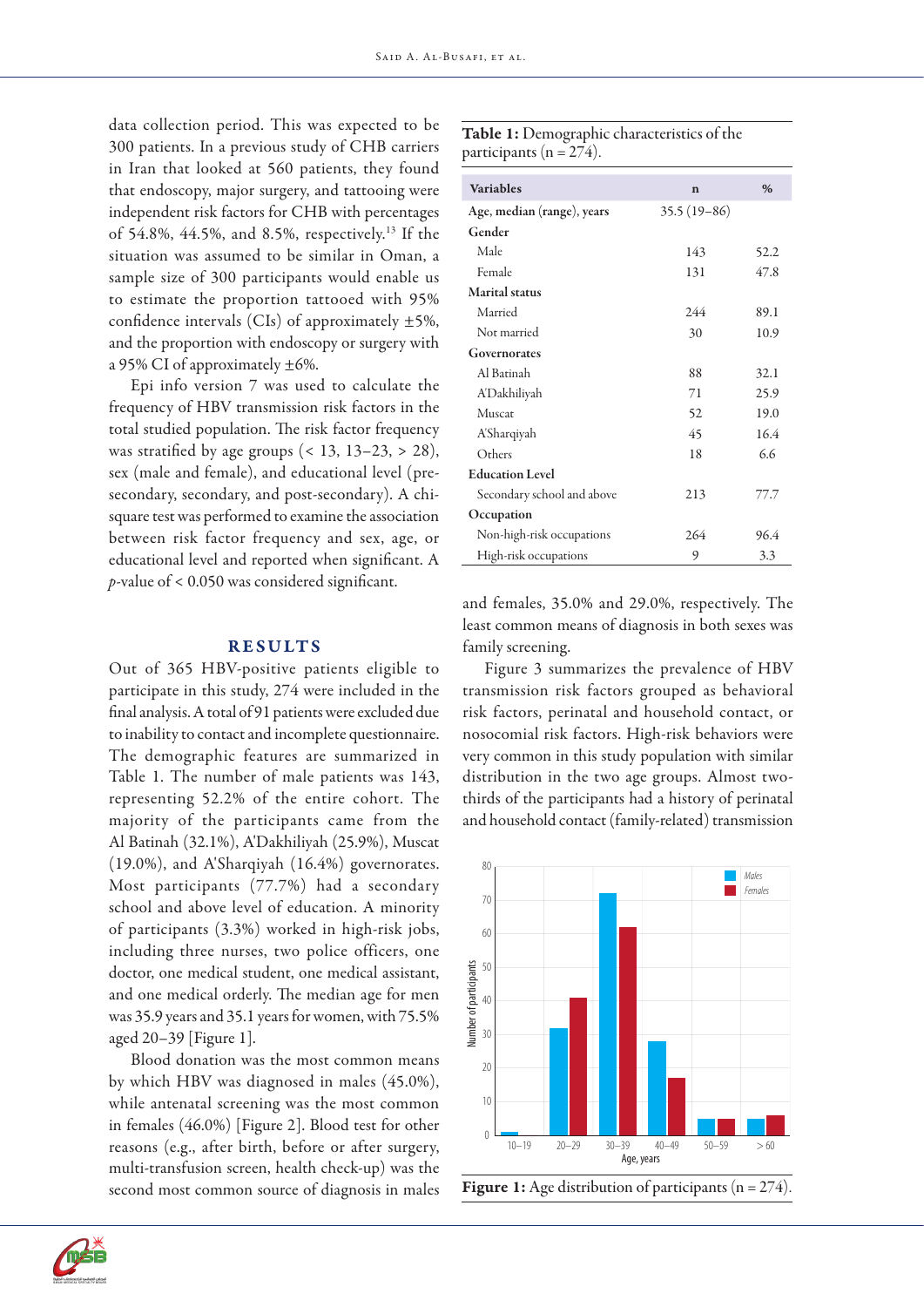

risks, which were more common in those under 28 years old. Around 60.0% of the interviewees had at least a history of nosocomial risks. Only one participant reported no history of HBV acquisition risk factors. Concerning HBV transmission risk factors, intra-familial contact with HBV infected persons and behavioral risks, such as body piercing (females) and barber shaving (males), were more common than nosocomial risk factors.

The frequency of nosocomial risk in this study population appears to be low [Table 2]. The majority of participants had no history of surgery (70.4%), hospitalization (71.9%), blood transfusion (91.2%), and endoscopy (93.4%). Only one patient had a history of dialysis, and none of the participants had a history of organ transplantation. With further statistical analysis, a significant difference in the frequency of endoscopy between age groups was noted, but the number of participants in the 13– 28 years was smaller than in the two remaining age groups. The chi-square test did not show any significant difference in the frequency of other nosocomial risk factors between sex, age, and educational level.

Assessment of the effect of perinatal, early horizontal, and spousal transmission of HBV among participants [Table 3] revealed that more than half of the participants had a positive family history of HBV infection. This was significantly different between the sexes ( $p = 0.016$ ) and educational level  $(p = 0.002)$ . A significant difference was also found between the three age groups  $($  < 13, 13–23, > 28) of HBV positive mothers (33.3% 14.3%, and 6.6%, respectively;  $p = 0.049$ ). Contact with HBV-infected persons revealed a statistically significant difference among different educational levels (*p =* 0.009).

Table 4 shows the prevalence of high-risk behaviors in the participants. A minority of participants indicated history of tattoos (0.4%), acupuncture (1.5%), traditional phlebotomy (5.1%), extramarital sexual contact (8.8%), and circumcision in non-clinical settings (13.5%). The frequency of circumcision in non-clinical settings decreased significantly with increasing educational levels (*p =* 0.040). Unawareness about HBV infection (82.1%), piercing in non-clinical settings (46.7%), regular shaving with a barber (46.7%), and *wasm*



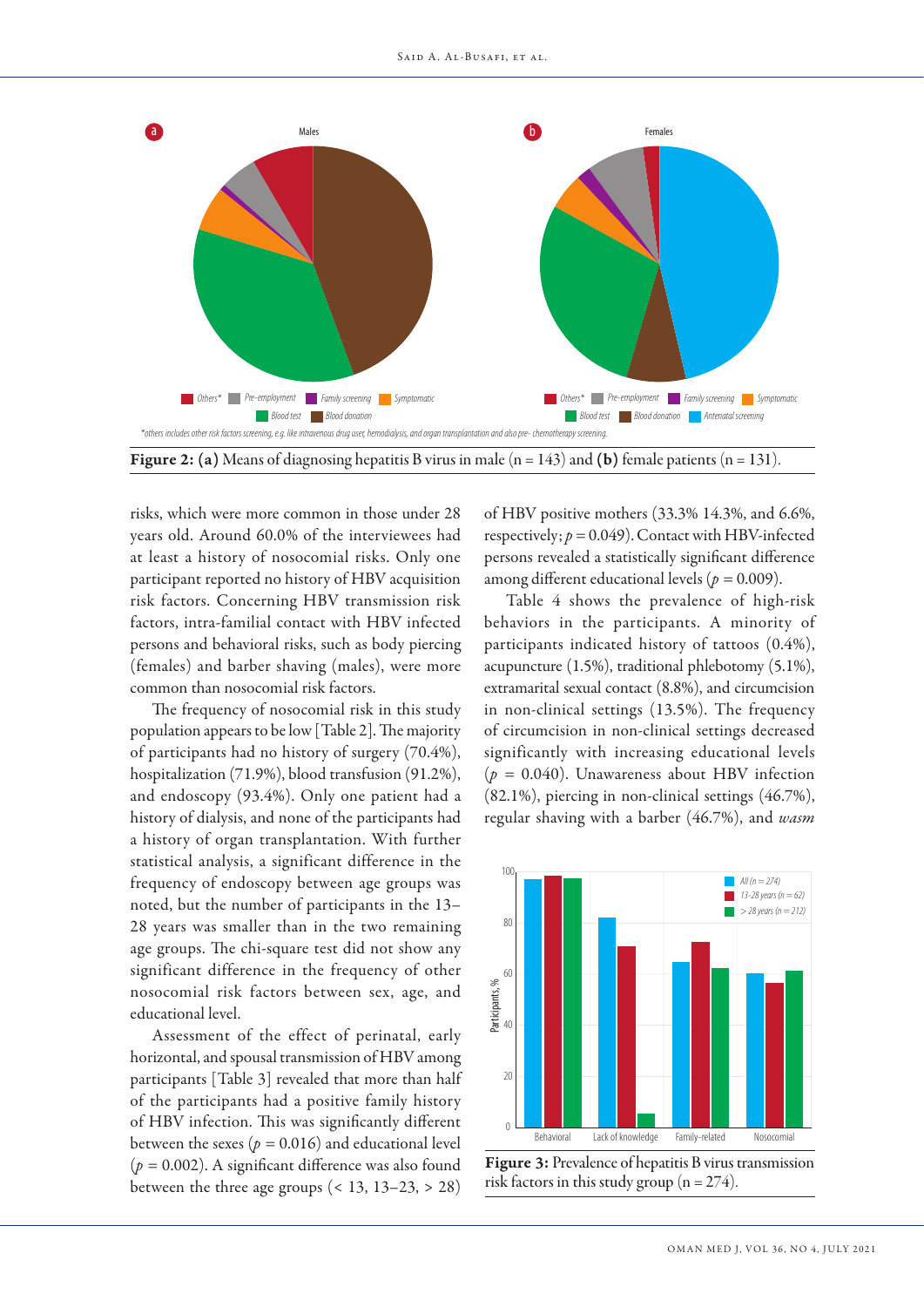| Nosocomial<br>risk factors | Total       |                     | <b>Sex</b>            |                 | Age, years              |                     | <b>Educational level</b>        |                          |                                   |
|----------------------------|-------------|---------------------|-----------------------|-----------------|-------------------------|---------------------|---------------------------------|--------------------------|-----------------------------------|
|                            | $(n = 274)$ | Male<br>$(n = 143)$ | Female<br>$(n = 131)$ | < 23<br>$(n=6)$ | $23 - 28$<br>$(n = 56)$ | > 28<br>$(n = 212)$ | Pre-<br>secondary<br>$(n = 61)$ | Secondary<br>$(n = 112)$ | Post-<br>secondary<br>$(n = 101)$ |
| Surgery                    | 81 (29.6)   | 37(25.9)            | 44(33.6)              | 4(66.7)         | 16(28.6)                | 61(28.8)            | 21(34.4)                        | 36(32.1)                 | 24(23.8)                          |
| Hospitalization            | (28.1)      | 42(29.4)            | 35(26.7)              | 3(50.0)         | 13(23.2)                | 61(28.8)            | 18(29.5)                        | 25(22.3)                 | 34(33.7)                          |
| Blood<br>transfusion       | 24(8.8)     | 13(9.1)             | 11(8.4)               | 0(0.0)          | 5(8.9)                  | 19(8.9)             | 7(11.5)                         | 12(10.7)                 | 5(5.0)                            |
| Endoscopy*                 | 18 (6.6)    | 11(7.7)             | 7(5.3)                | 2(33.3)         | 2(3.6)                  | 14(6.6)             | 8(13.1)                         | 6(5.4)                   | 4(4.0)                            |

| Table 2: Frequency of nosocomial risk factors by sex, age, and educational level ( $n = 274$ ). |  |  |  |
|-------------------------------------------------------------------------------------------------|--|--|--|
|-------------------------------------------------------------------------------------------------|--|--|--|

*\*The frequency of endoscopy shows statistical difference between age groups, x2 = 7.8227, df = 2, p = 0.020. Data were given as n (%).*

(49.6%) were more common in this studied group. There was a significant association between hepatitis B and age groups and educational levels  $(p = 0.030)$ and  $p < 0.001$ , respectively). The relationship between having *wasm* by age, and educational level was also significant,  $p = 0.025$  and  $p = 0.030$ , respectively. There was also a significant association between having an extramarital sexual relationship by sex ( $p < 0.001$ ).

## DISCUSSION

The HBV vaccine was introduced to the Expanded Program on Immunization in Oman in August

| <b>Table 3:</b> Frequency of family-related risk factors by sex, age, and educational level ( $n = 274$ ). |  |  |
|------------------------------------------------------------------------------------------------------------|--|--|
|------------------------------------------------------------------------------------------------------------|--|--|

| <b>Risk factors</b>                    | Total<br>$(n = 274)$ | <b>Sex</b><br>Male | Female      | < 23      | Age, years<br>$23 - 28$       | $>28$       | Pre-                    | <b>Educational level</b><br>Secondary | Post-                    |
|----------------------------------------|----------------------|--------------------|-------------|-----------|-------------------------------|-------------|-------------------------|---------------------------------------|--------------------------|
|                                        |                      | $(n = 143)$        | $(n = 131)$ | $(n = 6)$ | $(n = 56)$                    | $(n = 212)$ | secondary<br>$(n = 61)$ | $(n = 112)$                           | secondary<br>$(n = 101)$ |
| Maternal history<br>of HBV             |                      |                    |             | $\ast$    |                               |             |                         |                                       |                          |
| Yes                                    | 24(8.8)              | 8(5.6)             | 16(12.2)    | 2(33.3)   | 8(14.3)                       | 14(6.6)     | 2(3.3)                  | 13(11.6)                              | 9(8.9)                   |
| No                                     | 100(36.5)            | 52(36.4)           | 48(36.6)    | 3(50.0)   | 18(32.1)                      | 79 (37.3)   | 22(36.1)                | 39 (34.8)                             | 39 (38.6)                |
| Unknown                                | 150(54.7)            | 83 (58.0)          | 67(51.2)    | 1(16.7)   | 30(53.6)                      | 119(56.1)   | 37(60.7)                | 60(53.6)                              | 53(52.5)                 |
| Family history of<br><b>HBV</b>        |                      | $***$              |             |           |                               |             | **                      |                                       |                          |
| Yes                                    | 150 (54.7)           | 67(46.8)           | 83 (63.4)   | 4(66.7)   | 36(64.3)                      | 101(47.6)   | 19(31.1)                | 65(58.0)                              | 66(65.3)                 |
| No                                     | 61(22.3)             | 35(24.5)           | 26(19.8)    | 1(16.7)   | 8(14.3)                       | 52(24.5)    | 21(34.4)                | 24(21.4)                              | 16(15.8)                 |
| Unknown                                | 63(23.0)             | 41(28.7)           | 22(16.8)    | 1(16.7)   | 12(21.4)                      | 50(23.6)    | 21(34.4)                | 23(20.5)                              | 19(18.8)                 |
| Contact with<br>HBV infected<br>person |                      | $***$              |             |           |                               |             | ***                     |                                       |                          |
| Sexual contact                         | 31(11.3)             | 11(7.7)            | 20(15.3)    | 1(16.7)   | 8(14.3)                       | 22(10.4)    | 4(6.6)                  | 16(14.3)                              | 11(10.9)                 |
| Non-sexual<br>contact                  | 117(42.7)            | 54 (37.8)          | 63(48.1)    | 2(33.3)   | 27(48.2)                      | 88 (41.5)   | 16(26.2)                | 51(45.5)                              | 50(49.5)                 |
| No contact                             | 95(34.7)             | 58 (40.6)          | 37(28.2)    | 2(33.3)   | 12(21.4)                      | 81 (38.2)   | 28(45.9)                | 35(31.3)                              | 32(31.7)                 |
| Unknown                                | 31(11.3)             | 20(21.0)           | 11(8.4)     | 1(16.7)   | 9(16.1)                       | 21(9.9)     | 13(21.3)                | 10(8.9)                               | 8(7.9)                   |
| Family history of<br>liver disease     |                      |                    |             |           |                               |             |                         |                                       |                          |
| Yes                                    | 27(9.9)              | 13(9.1)            | 14(10.7)    | 2(33.3)   | 8(14.3)                       | 17(8.0)     | 4(6.6)                  | 10(8.9)                               | 13(12.9)                 |
| No                                     | 199(72.6)            | 102(71.3)          | 97(74.0)    | 3(50.0)   | 36(64.3)                      | 160(75.5)   | 41(67.2)                | 85(75.9)                              | 73(72.3)                 |
| Unknown                                | 48(17.5)             | 28 (19.6)          | 20(15.3)    |           | $1(16.7) 12(21.4\%) 35(16.5)$ |             | 16(26.2)                | 17(15.2)                              | 15(14.9)                 |

*HBV: hepatitis B virus.*

*\*Significant difference in mother's history of HBV infection by age (x<sup>2</sup> = 9.5164, df = 4, p = 0.049).* 

*\*\*Significant difference in family history of hepatitis B by gender (x2 = 9.0944, df = 3, p = 0.016) and educational level (x2 = 20.9362, df = 6, p = 0.002).*

*\*\*\*Living with HBV infected persons significantly differed between the three educational level groups (x2 = 19.1856, d.f. = 6, p = 0.009).*

*Data were presented as n (%).*

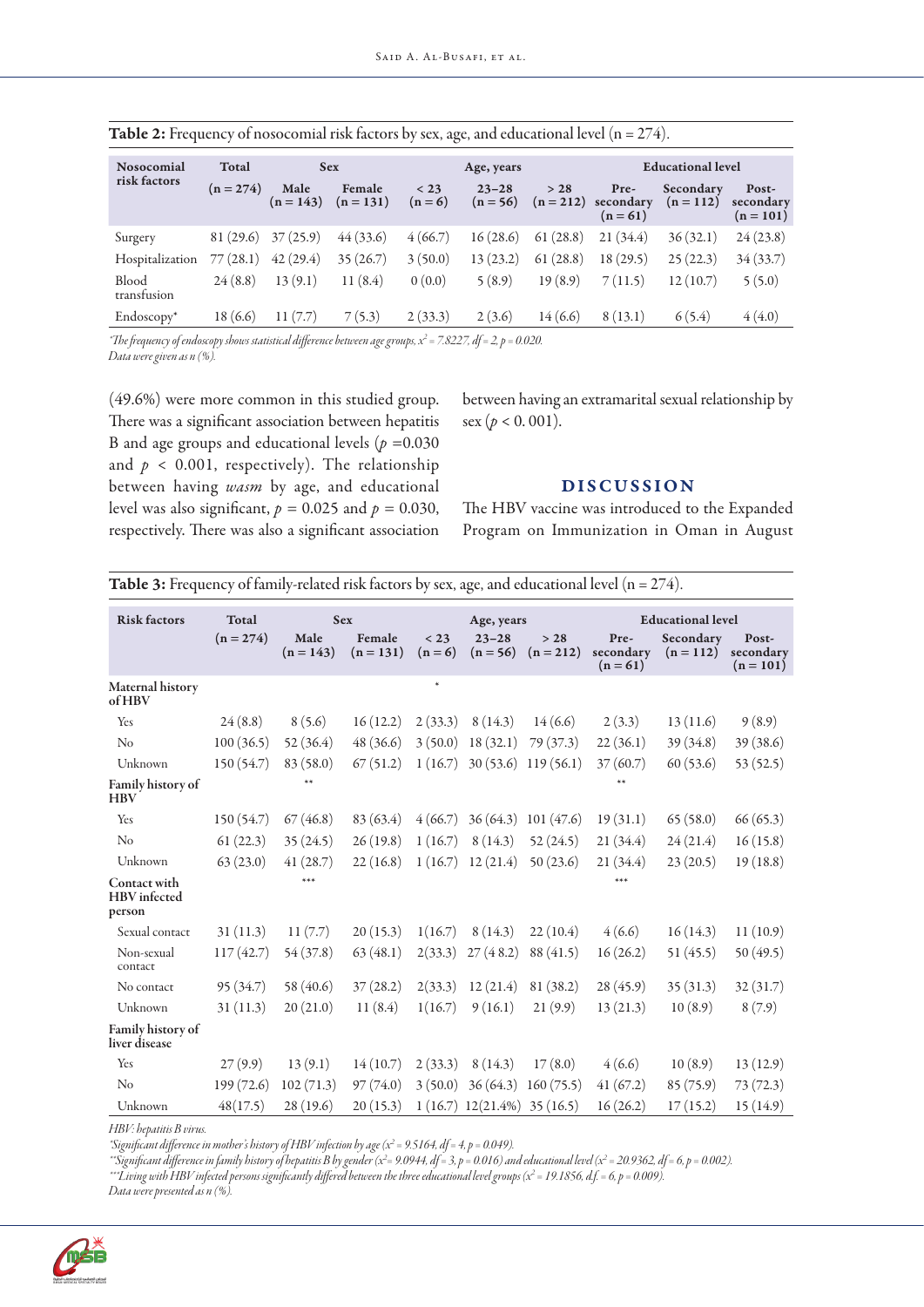| High-risk                                   | Total       | Age                 |                                             |                 | <b>Educational level</b> |                     |                                 |                          |                                   |
|---------------------------------------------|-------------|---------------------|---------------------------------------------|-----------------|--------------------------|---------------------|---------------------------------|--------------------------|-----------------------------------|
| behaviors                                   | $(n = 274)$ | Male<br>$(n = 143)$ | Female<br>$(n = 131)$                       | < 23<br>$(n=6)$ | $23 - 28$<br>$(n = 56)$  | > 28<br>$(n = 212)$ | Pre-<br>secondary<br>$(n = 61)$ | Secondary<br>$(n = 112)$ | Post-<br>secondary<br>$(n = 101)$ |
| Lack of knowledge<br>of HBV infection       | 225(82.1)   | 119(83.2)           | $106(80.9)$ 4 (66.7) <sup>*</sup> 40 (71.4) |                 |                          | 181 (85.4)          | 60(98.4)                        | 90(80.4)                 | 70(69.3)                          |
| Piercing in non-<br>clinical settings       | 128(46.7)   | 15(10.5)            | $113(86.3)$ 3(50.0) 21(37.5)                |                 |                          | 104(49.1)           | 33 (54.1)                       | 48(42.9)                 | 47(46.5)                          |
| Regular shaving<br>with a barber            | 128(46.7)   | 128(89.5)           | 0(0.0)                                      |                 | $2(33.3)$ 22 (39.3)      | 104(49.1)           | 25(41.0)                        | 54 (48.2)                | 49(48.5)                          |
| Traditional cautery<br>$(wasm#)^{**}$       | 132 (49.6)  | 75(52.4)            | 61 (46.6)                                   |                 | $1(16.7)$ 21 $(37.5)$    | 114(53.8)           | 39(63.9)                        | 55(49.1)                 | 42(41.6)                          |
| Traditional<br>phlebotomy                   | 14(5.1)     | 6(4.2)              | 8(6.1)                                      | 1(16.7)         | 3(5.4)                   | 10(4.7)             | 5(8.2)                          | 5(4.5)                   | 4(4.0)                            |
| Acupuncture                                 | 4(1.5)      | 1(0.7)              | 3(2.3)                                      | 0(0.0)          | 0(0.0)                   | 4(1.9)              | 2(3.3)                          | 0(0.0)                   | 2(2.0)                            |
| Circumcision<br>in non-clinical<br>settings | 37(13.5)    | 37(25.9)            | 0(0.0)                                      | 0(0.0)          | 2(3.6)                   | 35(16.5)            | $12(19.7)$ <sup>***</sup>       | 16(14.3)                 | 9(8.9)                            |
| Extramarital sexual<br>contact              | 24(8.8)     | $24(16.8\%)$        | 0(0)                                        | 1(16.7)         | 2(3.6)                   | 21(9.9)             | 6(9.8)                          | 11(9.8)                  | 7(6.9)                            |
| IDU                                         | 0(0.0)      | 0(0.0)              | 0(0.0)                                      | 0(0.0)          | 0(0.0)                   | 0(0.0)              | 0(0.0)                          | 0(0.0)                   | 0(0.0)                            |

| <b>Table 4:</b> Frequency of high-risk behaviors by gender, age, and educational level $(n = 274)$ . |  |  |  |
|------------------------------------------------------------------------------------------------------|--|--|--|
|------------------------------------------------------------------------------------------------------|--|--|--|

*#An alternative medical practice used to treat jaundice by applying a hot metal implement to the skin.*

*\*Significant difference in hepatitis B awareness by age and educational level (x2 = 6.8664, df = 2, p = 0.030 and x2 = 22.8042, df = 2, p < 0.001, respectively).*

*\*\* Significant difference in wasm by age (x2 = 10.5833, df = 4, p = 0.025) and educational level (x2 = 10.5833, df = 4, p = 0.025 and x2 = 10.5394, df = 4, p = 0.030). \*\*\*Significant difference in circumcision between the three educational groups (x2 = 13.0917, df. = 6, p = 0.040).*

*\*\*\*\*Significant difference in extramarital sexual contact by sex (Fisher's exact test, p < 0.001).*

*HBV: hepatitis B virus; IDU: intravenous drug abuse.*

1990, aiming to reduce the prevalence of HBV carriage to below 2% in the general population.<sup>14</sup> All newborns well enough to be discharged from the hospital (including premature and low weight infants) are indicated for the first HBV vaccine dose within the first 12 hours of life. Active immunization using the three-dose vaccine plus passive immunization by administering hepatitis B immunoglobulins to neonates born to HBsAg mother regardless of her HBeAg status is followed in Sultan Qaboos University Hospital and Armed Forces Hospital but not in Ministry of Health (MoH) hospitals.<sup>5</sup> To increase the coverage rate of the HBV vaccination strategy, hepatitis B catch-up school campaigns were conducted from 2001–2004 to vaccinate school children who were born before August 1990.14

The MoH also implemented other strategies to improve the control of diseases in Oman.15 These include screening all family contacts of HBsAg positive patients, vaccinating HBsAg negative children below the age of 10 years, and screening all blood and blood products for viral hepatitis.

Certain risk factors for HBV transmission, such

as the family history of hepatitis B, *wasm*, body piercings, and surgeries were common among a group of Omani patients.<sup>5</sup> Our current study revealed similar findings, which demonstrated the common sources of identifying HBV infected patients.

The male to female ratio was almost equal to one. This finding is consistent with other studies conducted in Oman and Iran.5,16,17 On the other hand, men account for most cases of HBV in most parts of the world.4,7,8,12,18–20 It may be that Oman has different epidemiology of hepatitis B, or this might result from referral bias. Almost three-quarters of the participants lie in the 20–39 age group. Generally, this would contribute indirectly to the economic burden associated with job loss, reduced work productivity, and premature death.<sup>21</sup> Specifically, most female patients were of childbearing age, which maintains the risk of mother to child transmission of hepatitis B.

Iatrogenic risk factors seemed to be the least frequent among our participants. Almost one-third of participants have a history of surgery, which was the most prevalent nosocomial risk factor. A case control study from Iran, which has a similar hepatitis B prevalence to Oman, found that a history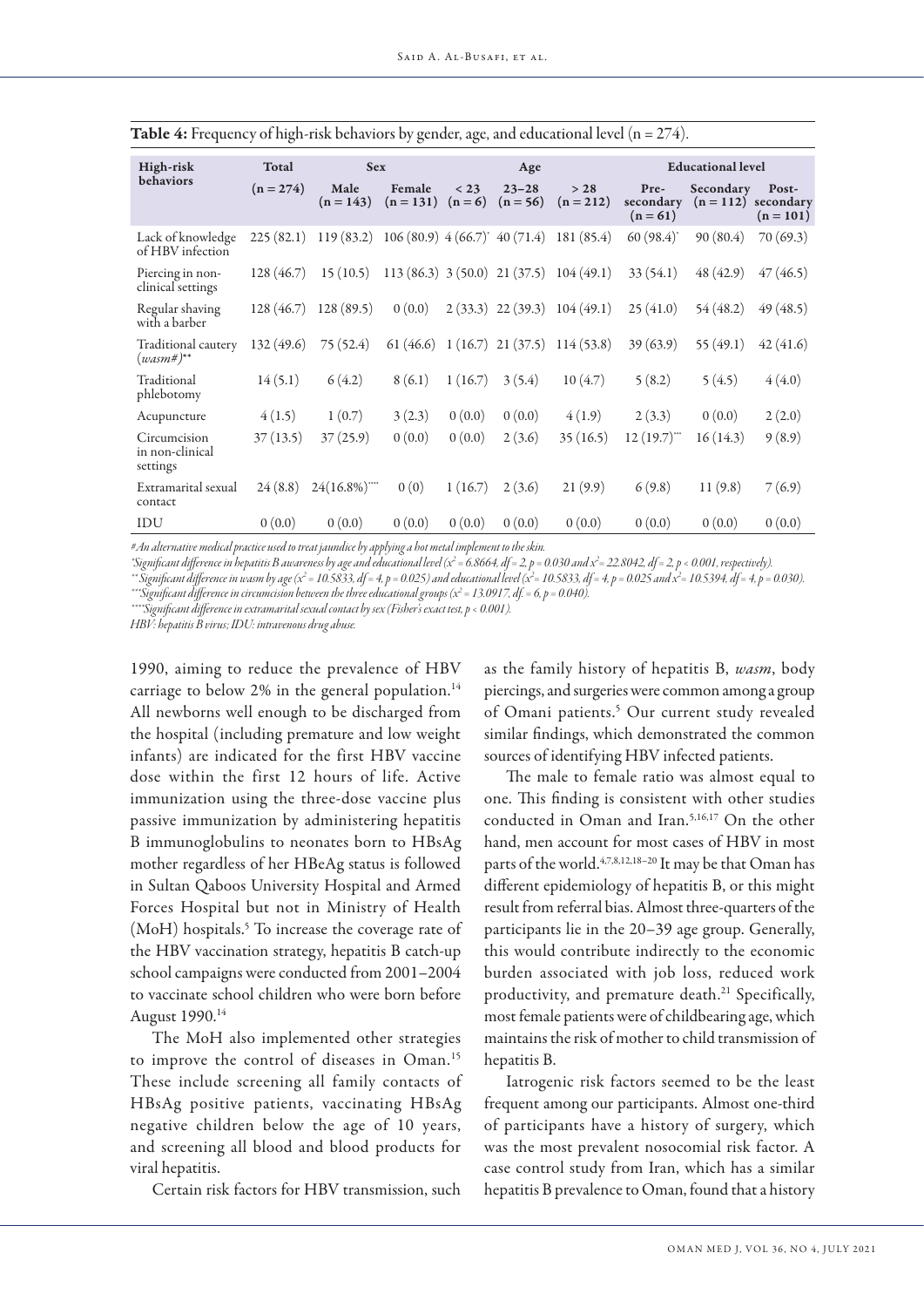of surgery is an independent risk factor for CHB carriage.13 Moreover, the major sources of HBV infection in Bahrain and Yemen were hospitalacquired infections, including dental procedures, surgical operations, and blood transfusions.<sup>22,23</sup> On the contrary, studies conducted in other Arab and African countries showed an insignificant role of surgical interventions in transmitting HBV.<sup>24</sup> Therefore, it is difficult to assess the real impact of surgical interventions in transmitting hepatitis B. Such mode of transmission could be significantly reduced by having high standards for sterilization, disinfection, screening, and training.

Intra-familial transmission of hepatitis B can be through vertical or horizontal mode by either sexual or non-sexual contact. The latter is thought to be the predominant mode of hepatitis B transmission in the Middle East.7 In the current sample, only 8.8% of participants reported positive mother status for HBV, which was significantly associated with the age of participants ( $p < 0.050$ ), while more than half of the participants reported familial contact with HBV positive persons (11.3% sexual contact vs. 42.7% non-sexual contact).

The majority of the participants who reported sexual contact also have siblings with HBV. This suggests the possibility of the infection occurring earlier in life. HBV is a highly infective virus, and HBeAg is most prevalent in children, which is associated with a high infectivity rate.7

Multiple studies showed shared use of contaminated materials such as razors, toothbrushes, towels, eating utensils may account for early horizontal transmission of HBV among family members,<sup>7,12,25</sup> while the availability of sanitization tools within the household is reported to be protective against transmission.26

Our study revealed a significant association between high educational level and contact with an HBV-positive person (*p <* 0.050). This finding differs from the previous reports of Zhang et al,<sup>27</sup> and Merat et al,17 where lower educational level and income are identified risk factors for HBsAg positivity in both high and intermediate endemicity regions. This might be since highly educated persons are more likely to convince their family members to screen for hepatitis B and, therefore, higher reporting level.

From this study, high-risk behaviors were noted to be common in this group of patients. The majority of females had body piercing in non-clinical settings, and a similar proportion of males shaved regularly with barbers. Determining the role of these practices in transmitting HBV is difficult as it is poorly researched within the region. Although body piercing has been identified as a potential risk factor for HBV infection,27,28 a recent study in the Netherlands found that body piercings did not increase the risk of HBV infection for the Dutch population.<sup>29</sup> While this may be true for the Netherlands, where HBV endemicity is low and hygiene guidelines have been introduced in piercing shops, in Oman HBV is more endemic, and most of our participants had their piercings at home. Moreover, piercings for females are usually done at a young age in Oman where the risk of chronic carriage is higher.30

Studies from the Middle East showed barbers had low to moderate awareness that contaminated razors can transmit hepatitis, and 46% of shaves were done with reused razors.<sup>9,10</sup> HBV DNA was detected in 6.6% of used razor blades, and cuts from barbershops are associated with HBV transmission with an odds ratio of 4.74.11,12 Despite the effort of the Omani government to ensure the safety of these practices by requiring the use of one-time disposable razors, the availability of sanitization tools in all barbershops with regular inspection, their contribution to HBV transmission cannot be ruled out entirely.

None of the participants in our study reported a history of IDU, and only 16.8% reported multiple sexual partners. Such risk factors are the most common modes of HBV transmission in lower endemicity regions in Western societies. In the USA, sexual contact (heterosexual or homosexual) and IDU account for 40.9% and 18.2% of acute hepatitis B, respectively.31 In China, on the other hand, where HBV is of high endemicity, no association between acute hepatitis B and sexual contact or IDU was found in univariate and multivariate regression analyses.28 The reason for this may be a similar attitude of Chinese and Omani people towards these behaviors. Studies in the Middle East reported that HBV prevalence among IDU ranges between 6% to  $44.3\%$ <sup>9,13</sup>

Antenatal screening seems to be one of the most effective detection strategies for women in our sample; almost half of female participants were discovered to be HBsAg positive during pregnancy. Despite the evidence of the higher prevalence of HBV infection among Omani pregnant women (7.1%) compared to those in other Gulf Cooperation

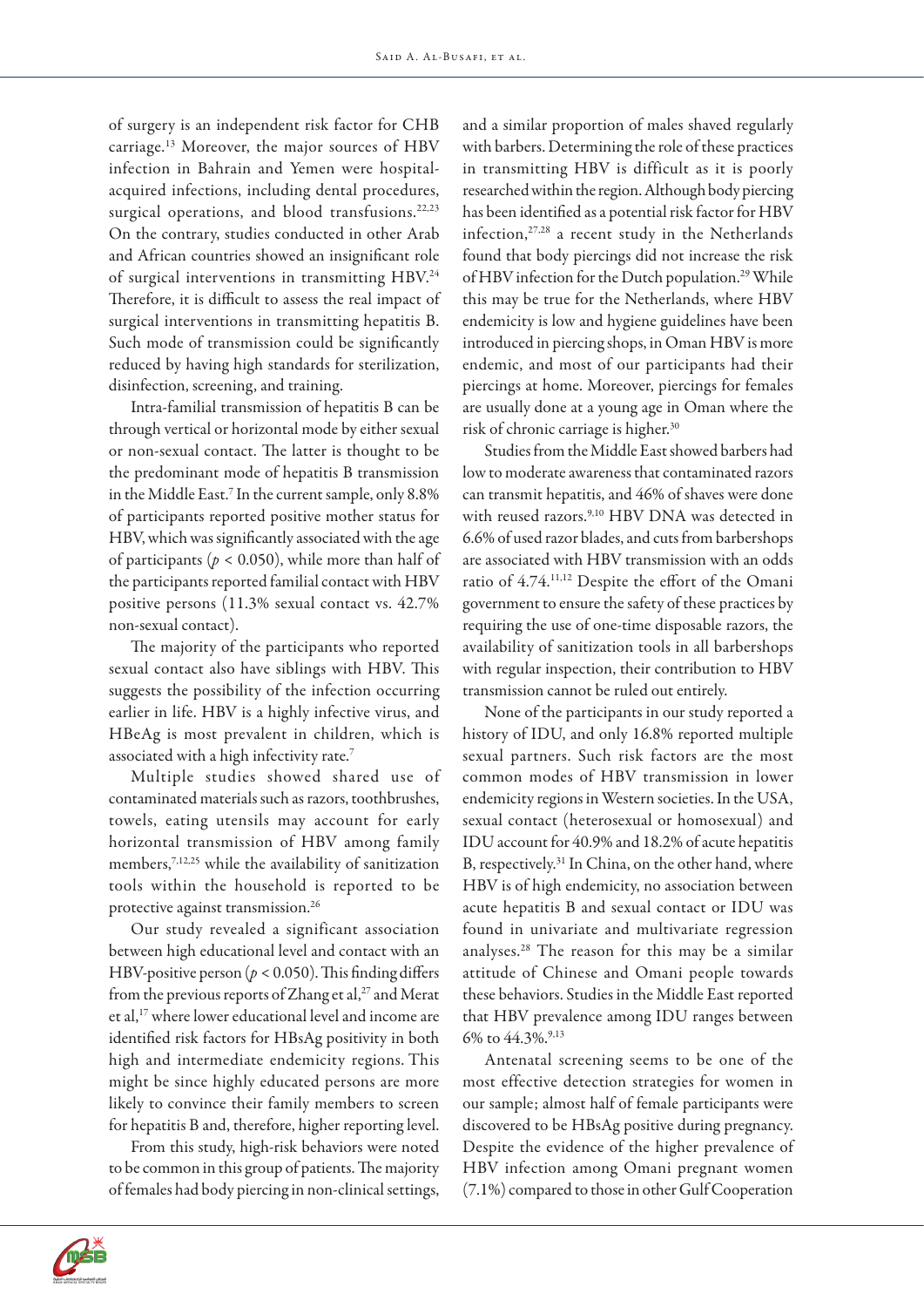Council states, (Saudi Arabia 1.6%, UAE 1.5%, and Qatar 1%),<sup>24,32</sup> routine antenatal screening for HBsAg is not available at MoH institutes. With the introduction of neonatal vaccination in 1990, it would take around 20–40 years for the vaccine alone to eliminate vertical transmission of HBV in Oman. The Center for Disease Control (CDC) recommends routine screening of all pregnant women for HBsAg and the administration of active and passive vaccination for infants born to HBsAg-positive mothers.33 These measures are associated with 90– 100% effectiveness in preventing the transmission of the virus in neonates born to mothers with HBV infection<sup>34</sup> and should be considered in Oman. However, in mothers positive for HBeAg with high viral load, post prophylaxis failure is possible, and the introduction of antiviral therapy within the third trimester should be considered.35

Despite the evidence of common contact with HBV-positive family members among the participants, only 1.5% were diagnosed through contact screening. This suggests that contact screening is not being widely applied. Greater focus on contact screening could aid in the control of HBV infection in Oman by identifying non-immune contacts and vaccinating them. Furthermore, it could act as a secondary prevention measure by identifying those with chronic infection, providing them with the appropriate treatment or follow-up, and reduce the long-term complications (cirrhosis or HCC) and mortality associated with chronic infection.

The majority of our participants did not know about HBV infection before their diagnosis. Educating individuals about hepatitis B risk factors could help to reduce the risk of spreading the virus. It has been shown that improving awareness regarding risk factors of HBV transmission has led to a decrease in HBV prevalence in Iran.36

There are some strengths and weaknesses in this study. One of the strengths is the use of a standard questionnaire containing closed questions throughout the study. The same interviewer filled all the questionnaires during a direct interview with the participants for consistency. This way, any misinterpretations of questions by patients were corrected at the time of the interview thus minimizing any false reporting. Moreover, any potential heterogeneity in reporting that may have arisen from using two interviewing methods (face-to-face vs. telephone) would be minimized. Another strength is that both hospitals screen pregnant women for HBsAg, giving a more accurate representation of hepatitis B distribution between the sexes.

The limitations of this study might arise from referral bias and recall error. Referral bias from recruiting patients from tertiary referral hospitals could play a role in this study. Patients under the age of 13 years are not seen at the outpatient clinics where patients were recruited for this study. This would limit our investigations regarding the vertical transmission of HBV and would make the findings of this study only applicable to adults in Oman. Also, as both hospitals are located in Muscat, patients from regions outside Muscat might be underrepresented. This was noted for Dhofari patients. Only 0.7% of our participants came from Dhofar, while Communicable diseases Surveillance and Control (CDSC), Ministry of Health, Oman reports show that the Dhofar governorate accounted for almost a quarter of the cumulative incidence of acute hepatitis B infection from 1991 to 2010.37 Risk factors for HBV transmission might differ in Dhofari patients compared to the general population.

In any study in which data is collected during an interview with the patients, recall error is expected to occur, especially in patients with chronic infection, patients diagnosed with the disease a long time ago, and older patients with a long history. Patients might report that an exposure (risk factor) preceded the outcome (hepatitis B) even if it occurred after; hence, overestimating the role of these risk factors in this group of patients. Using the date of diagnosis as the reference date helped to minimize this recall error. In addition, risk factors such as sexual activity or intravenous drug use are difficult to investigate and maybe underestimated due to the sensitivity of these issues culturally and religiously in Oman.

## **CONCLUSION**

The risk factors for HBV infection in Oman include direct contact with infected individuals within a family and exposure to high-risk behaviors such as piercing and barber shaving. While further analytical epidemiological studies are needed to assess the proportion of hepatitis B attributable to different risk factors, implementing antenatal screening for pregnant women would reduce the vertical transmission of HBV. In addition, improving contact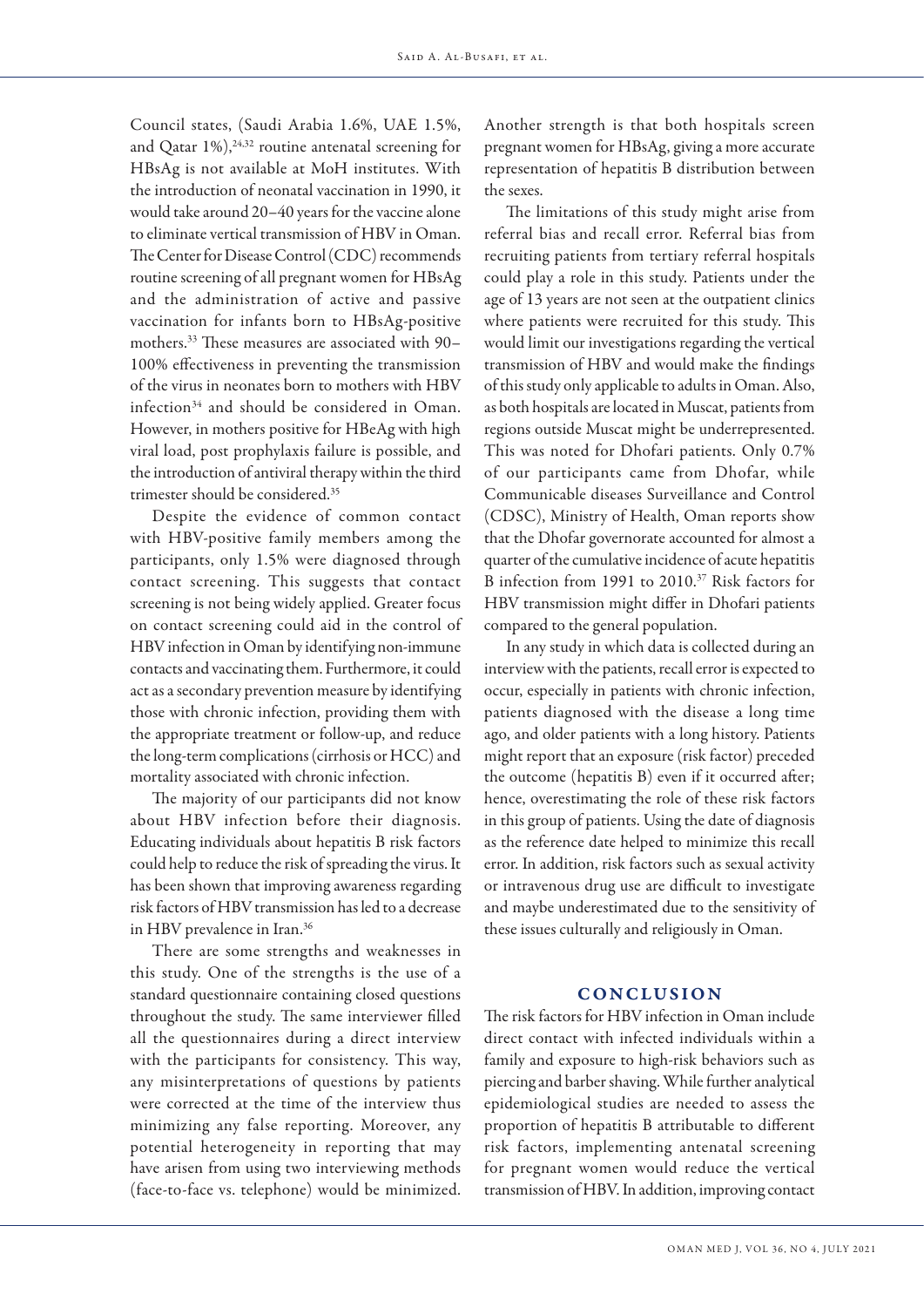screening would reduce horizontal transmission of the virus and reduce morbidity and mortality associated with the virus. Future work is required to confirm the association with behavioral risk factors and whether this association is causal, particularly piercing and shaving at barbershops. If confirmed, relatively simple and effective interventions could be developed to reduce the risk of horizontal transmission related to these activities.

#### *Disclosure*

The authors declared no conflicts of interest. No funding was received for this study.

#### references

- 1. Polaris Observatory Collaborators. Global prevalence, treatment, and prevention of hepatitis B virus infection in 2016: a modelling study. Lancet Gastroenterol Hepatol 2018 Jun;3(6):383-403.
- McMahon BJ. The natural history of chronic hepatitis B virus infection. Hepatology 2009 May; 49(5) (Suppl):S45-S55.
- World Health Organization. Global health estimates: deaths by cause, age, sex, by country and by region, 2000–2015. 2015 [cited 2018 April 20]. Available from: http://www.who.int/healthinfo/global\_burden\_disease/ estimates/en/index1.html.
- 4. Custer B, Sullivan SD, Hazlet TK, Iloeje U, Veenstra DL, Kowdley KV. Global epidemiology of hepatitis B virus. J Clin Gastroenterol 2004 Nov-Dec;38(10)(Suppl 3):S158-S168.
- 5. Al-Naamani K, Al-Maqbali A, Al-Sinani S. Characteristics of hepatitis B infection in a sample of Omani patients. Sultan Qaboos Univ Med J 2013 Aug;13(3):380-385.
- 6. Shiffman ML. Management of acute hepatitis B. Clin Liver Dis 2010 Feb;14(1):169-176.
- 7. Toukan A; The Middle East Regional Study Group. Strategy for the control of hepatitis B virus infection in the Middle East and North Africa. Vaccine 1990 Mar;8(Suppl):S117-S121.
- World Health Organization. Hepatitis B. 2002 [cited 2014 January 29]. Available from: http://www.who.int/ csr/disease/hepatitis/whocdscsrlyo20022/en/.
- 9. Ali SA, Donahue RM, Qureshi H, Vermund SH. Hepatitis B and hepatitis C in Pakistan: prevalence and risk factors. Int J Infect Dis 2009 Jan;13(1):9-19.
- 10. Al-Rabeei NA, Al-Thaifani AA, Dallak AM. Knowledge, attitudes and practices of barbers regarding hepatitis B and C viral infection in Sana'a city, Yemen. J Community Health 2012 Oct;37(5):935-939.
- 11. Eroglu C, Zivalioglu M, Esen S, Sunbul M, Leblebicioglu H. Detection of hepatitis B virus in used razor blades by PCR. Hepat Mon 2010;10(1):22-25.
- Alswaidi FM, O'Brien SJ. Is there a need to include HIV, HBV and HCV viruses in the Saudi premarital screening program on the basis of their prevalence and transmission risk factors? J Epidemiol Community Health 2010 Nov;64(11):989-997.
- 13. Jahangirnezhad MM, Hajiani EM, Makvandi MP, Jalali FB. A study on risk factors of chronic hepatitis B carriers. Jundishapur J Microbiol 2011;4:267-272.
- Ministry of Health. Oman viral hepatitis survey. Community health & disease surveillance newsletter. Muscat: Ministry of Health. 2005 [cited 2014]. Available from: www.moh.gov.om/en/reports/publications/ Newsletter14-2.pdf.
- 15. Ministry of Health. Infection prevention & control manual 1st addition. 1994 [cited 2014]. Available from: http:// www.moh.gov.om/en/mgl/Manual/Communicable%20 Diseases%20Surveillance.htm#sec7.
- 16. Alavian SM, Tabatabaei SV, Ghadimi T, Beedrapour F, Kafi-Abad SA, Gharehbaghian A, et al. Seroprevalence of hepatitis B virus infection and its risk factors in the west of Iran: a population-based study. Int J Prev Med 2012 Nov;3(11):770-775.
- 17. Merat S, Rezvan H, Nouraie M, Abolghasemi H, Jamali R, Amini-Kafiabad S, et al. Seroprevalence and risk factors of hepatitis A virus infection in Iran: a population based study. Arch Iran Med 2010 Mar;13(2):99-104.
- 18. Abdo AA, Sanai FM, Al-Faleh FZ. Epidemiology of viral hepatitis in Saudi Arabia: are we off the hook? Saudi J Gastroenterol 2012 Nov-Dec;18(6):349-357.
- 19. Memish ZA, Knawy BA, El-Saed A. Incidence trends of viral hepatitis A, B, and C seropositivity over eight years of surveillance in Saudi Arabia. Int J Infect Dis 2010 Feb;14(2):e115-e120.
- 20. Robinson T, Bullen C, Humphries W, Hornell J, Moyes C. The New Zealand hepatitis B screening programme: screening coverage and prevalence of chronic hepatitis B infection. N Z Med J 2005 Mar;118(1211):U1345.
- 21. Yang BM, Paik SW, Hahn OS, Yi DH, Choi MS, Payne B in South Korea. J Gastroenterol Hepatol 2001 Mar;16(3):301-308.
- 22. Janahi EM. Prevalence and risk factors of hepatitis B virus infection in Bahrain, 2000 through 2010. PLoS One 2014 Feb;9(2):e87599.
- 23. Al-Shamahy H. Prevalence of hepatitis B surface antigen and risk factors of HBV infection in a sample of healthy mothers and their infants in Sana'a, Yemen. Ann Saudi Med 2000 Sep-Nov;20(5-6):464-466.
- 24. Gasim GI, Murad IA, Adam I. Hepatitis B and C virus infections among pregnant women in Arab and African countries. J Infect Dev Ctries 2013 Aug;7(8):566-578.
- 25. Urganci N, Akyildiz BN, Kalyoncu D, Gulec SG. Familial clustering of HBV in families with children who are diagnosed as chronic hepatitis B or inactive carriers of HBV. J Child Health Care 2013 Jun;17(2):197-203.
- 26. Ben-Alaya-Bouafif N, Bahri O, Chlif S, Bettaieb J, Toumi A, Bel Haj HN, et al. Heterogeneity of hepatitis B transmission in Tunisia: risk factors for infection and chronic carriage before the introduction of a universal vaccine program. Vaccine 2010 Apr;28(19):3301-3307.
- 27. Zhang Y, Fang W, Fan L, Gao X, Guo Y, Huang W, et al. Hepatitis B surface antigen prevalence among 12,393 rural women of childbearing age in Hainan Province, China: a cross-sectional study. Virol J 2013 Jan;10(1):25.
- 28. Zhang HW, Yin JH, Li YT, Li CZ, Ren H, Gu CY, et al. Risk factors for acute hepatitis B and its progression to chronic hepatitis in Shanghai, China. Gut 2008 Dec;57(12):1713-1720.
- 29. Urbanus AT, van den Hoek A, Boonstra A, van Houdt R, and/or piercings are not at increased risk for HBV or HCV in The Netherlands. PLoS One 2011;6(9):e24736.
- 30. Goldstein ST, Zhou F, Hadler SC, Bell BP, Mast EE, Margolis HS. A mathematical model to estimate global hepatitis B disease burden and vaccination impact. Int J Epidemiol 2005 Dec;34(6):1329-1339.
- 31. Goldstein ST, Alter MJ, Williams IT, Moyer LA, Judson FN, Mottram K, et al. Incidence and risk factors for acute hepatitis B in the United States, 1982-1998: implications for vaccination programs. J Infect Dis 2002 Mar;185(6):713-719.
- 32. Al Awaidy S, Abu-Elyazeed R, Al Hosani H, Al Mulla A, Al Busaiedy S, Al Amiry A, et al. Sero-epidemiology of hepatitis B infection in pregnant women in Oman, Qatar and the United Arab Emirates. J Infect 2006 Mar; 52(3): 202-206.